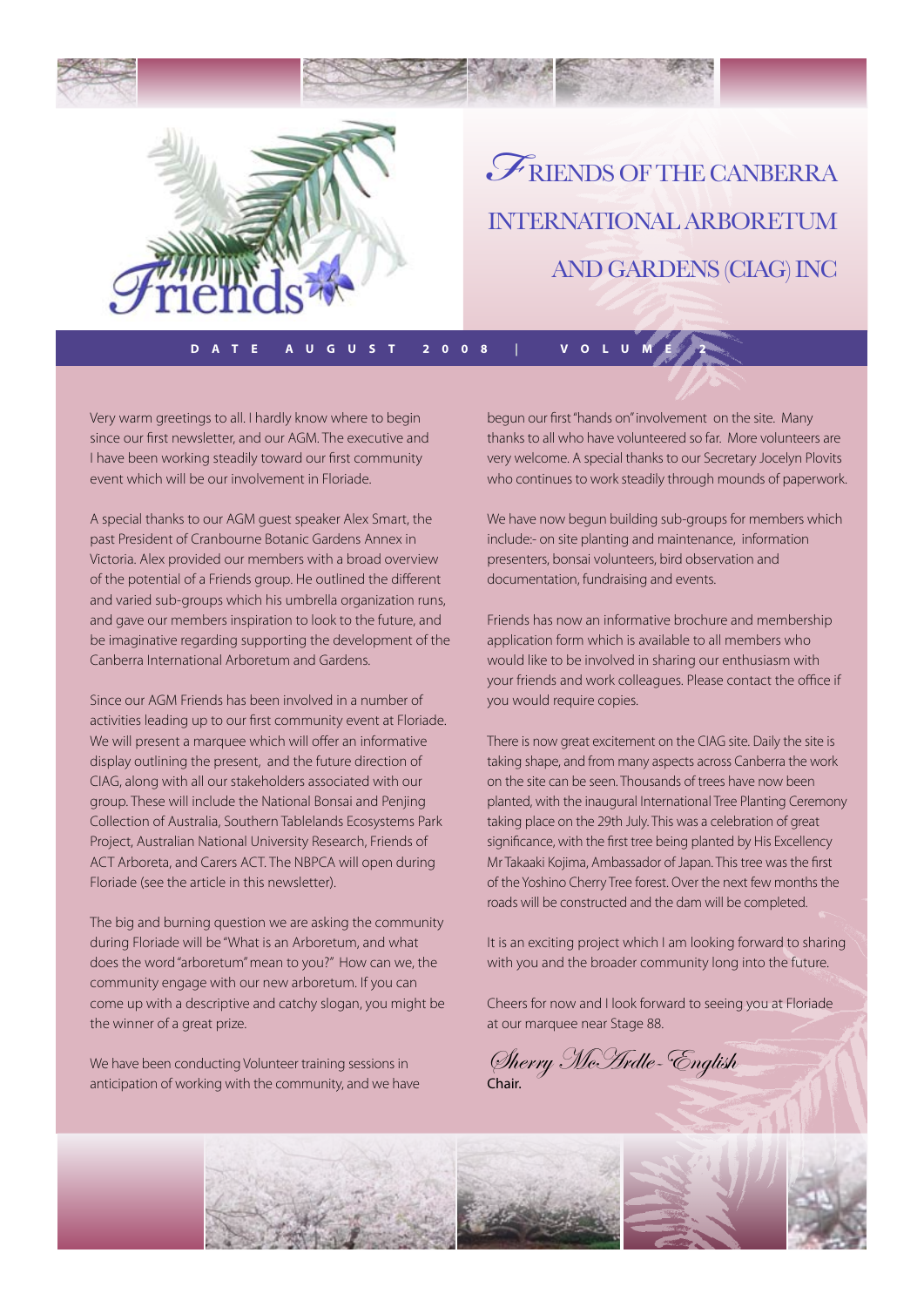

# **National Bonsai and Penjing Collection of Australia**

The National Bonsai and Penjing Collection of Australia will be officially opened on the weekend of 27-28 September 2008. The NBPCA will be located in the yard of the old Caretakers Cottage near Stage 88, right in the middle of Floriade.

The NBPCA will be a permanent display of bonsai from all around Australia. Bringing some of these trees to Canberra has involved a lot of planning and some unusual expeditions.

Five large splendid trees had been donated from Perth WA and after looking into the costs and logistics of sending them by air freight or road transport it was found to be prohibitively expensive and unreliable. It was decided to send the Interim Curator to pick up the bonsai himself. This involved a long drive across the Nullabor in his van to collect the bonsai with his wife acting as co-driver.

Plant quarantine is very stringent in WA and so the bonsai had to be inspected and cleared by Quarantine WA before they could be taken out of the state.

The first bonsai to be picked up was the biggest and heaviest and it took five people to lift and maneuver the bonsai through a narrow gate and into the van. The rest of the bonsai were picked up over the course of the day and were carefully packed to ensure that they did not slide about and damage each other on the long trip to their new home on the other side of the continent.

The following morning the van was driven to the East Perth Railway Station and loaded onto the rear of the Indian Pacific for its two day return trip to Adelaide. Because of the height of the van the train could not take it all the way to Sydney as the tunnels and underpasses are too low on that portion of the trip.

All in all the trip involved being away from home for 18 days and 6,806 klms were driven in the van with another 2,700 klms on the train. It was worth all the effort to secure the wonderful bonsai form the west.

The bonsai from WA included both native and exotic species. They are:-

- • *A large group of Melaleuca rhaphiophylla* (swamp paperbark)
- • *A single Melaleuca raphiophylla* (swamp paperbark)
- • *A Callistemon viminalis "Captain Cook"*  (*bottlebrush*)
- • *A group of Acer palmatum*  (japanese maple)
- • *A group of Fagus sylvatica* (european beech)

Grant Bowie | Interim Curator NBPCA

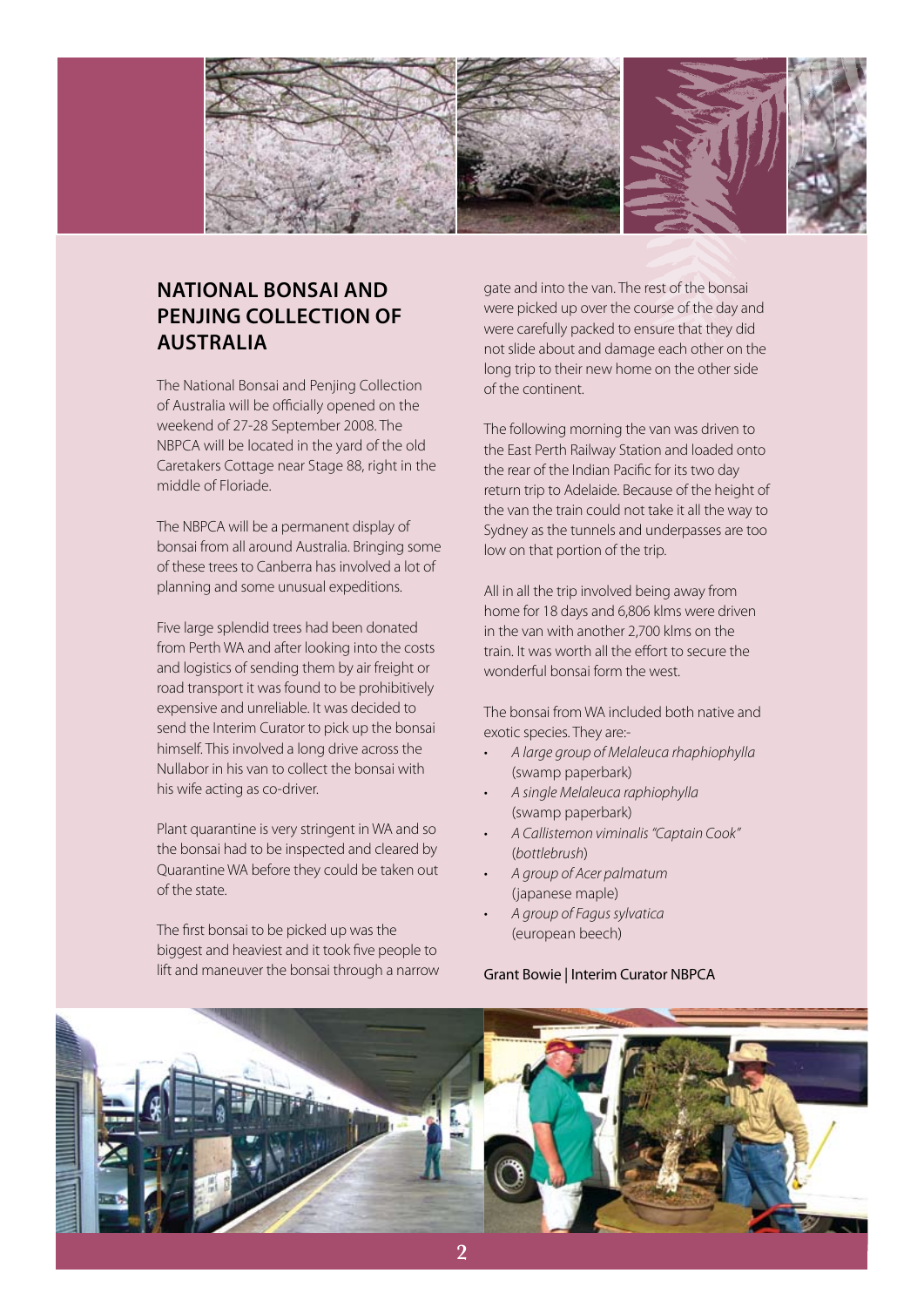

## **STEP offers gift to Arboretum**

*The Southern Tablelands Ecosystems Park (STEP) has offered the Canberra International Arboretum and Gardens (CIAG) Project a community run facility, displaying key narratives about ecosystems of the Southern Tablelands. The facility's later stages will include education, training and extension programs that support the region's schools, community groups and government agencies to conserve and restore local ecosystems; and a cultural and social centre for visitors displaying a rich and interactive biodiversity experience of the ecosystems of this region.*

STEP will donate thousands of trees and plants together with the priceless expertise and enthusiastic volunteers to plant and run a facility within the Arboretum. STEP has welcomed the opportunity to work in partnership with the Territory and with the Arboretum architects to establish a formal design for the tree plantings and gardens, to present key features of significant Southern Tablelands Ecosystems. The facility is planned for three blocks, commencing with block 100 on the north-west boundary of CIAG.

STEP is an incorporated association that includes some well known conservation science and horticultural experts from this region. We have over fifty members including affiliate organisations such as the Friends of the Grasslands, the Australian Native Plant Society ACT Region, Environment ACT, Canberra Field Naturalists, Canberra Herpetologists, the Australian National Botanic Gardens and the Queanbeyan City Council.

In early August 2008, STEP was delighted to receive a letter from the Executive Director of the Chief Minister's Department with the exciting news that the Department was pleased to welcome the contribution proposed by STEP and setting out an in principle provision by the Territory of various services and resources to establish the STEP plantings. The acceptance of STEP's offer is subject to all parties reaching agreement on the design.

The STEP display offers an exciting range of opportunities including:

- The story of the dominant iconic trees within our region's landscapes
- The hilltops to valleys (i.e. forest to grasslands) story of the landscapes within our region
- The diversity and edges story of the ecosystems within our region
- The story of the setting for National Capital (presenting information about Canberra's landscape setting, what it was like before 1913 when it became the Capital)
- Stories about how the ecosystems provide habitats for plants, birds, animals and people and how they make adaptations to survive.
- The story about the importance of conservation of native southern tablelands ecosystems
- The opportunity for our community to engage with techniques and experiences that can support ecosystems
- The opportunity for individual empowerment for becoming involved and do things to develop this facility

Earlier in July 2008, we participated in a productive and exciting workshop, chaired by the CIAG Project Director. The landscape architects for CIAG also played an important role to develop the key elements for our design. The workshop included a site inspection to see how well the elements of the design would match the topography and physical condition of the three blocks.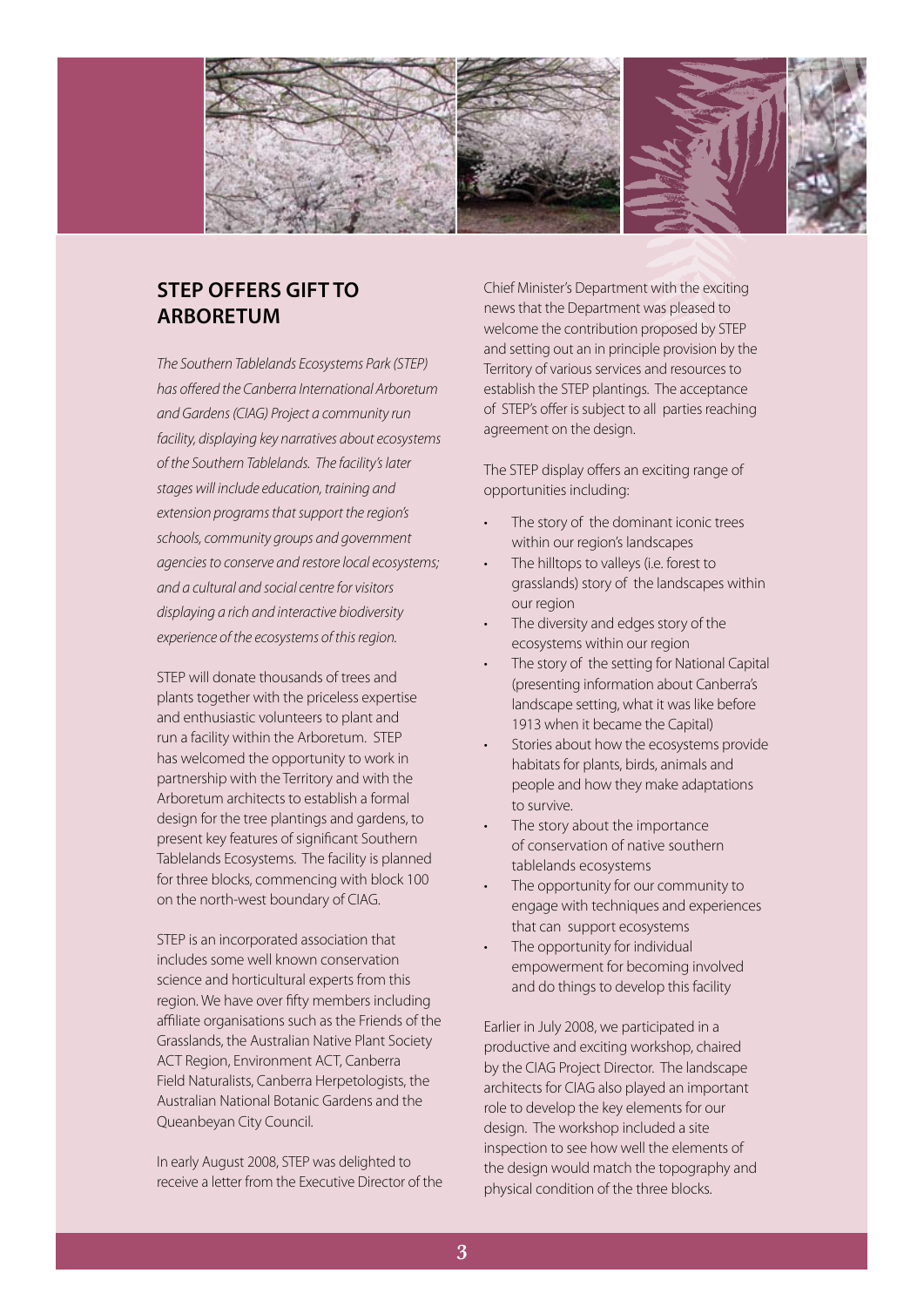

The workshop noted the three key elements essential to our design.

### **1. The inclusion of key ecosystems from the Southern Tablelands Bioregion.**

Bioregions are large, geographically distinct areas of land with common characteristics such as geology, landform patterns, climate, ecological features and plant and animal communities. The ACT encompasses part of two bioregions: the Australian Alps and the South-East Highlands. The STEP proposal for species found on the Southern Tablelands aligns closely with the South-East Highlands bioregion and the lower elevations of the Australian Alps' bioregion.

### **2. The sequence of forest, woodland and grassland from the highest to the lowest points in a landscape.**

The major ecosystem types that STEP wants to demonstrate at CIAG are: forest, woodland and grassland. (Of course there other ecosystem types eg riparian which may be included in the garden beds at a later stage of the project). It should also be noted that there are transitional

areas between each of these ecosystems. A key element is that the species of trees change with the types of forest and woodlands, topography and position on the slope.

The density of the trees and the spacing between the trees in the landscape is an essential element in the design. A forest has a joined up canopy and woodland has an open canopy, grassland has few trees if any at all.

The CIAG site has a fire protection requirements and the fuel load of the STEP elements sits nicely with the need to have low fire fuels at the western boundary of the CIAG blocks on the proposed STEP site. The transect down the slope for the forest, woodland and grassland features would feather into the existing grassland outside block 100 and maximise the interface with the existing land.

### **3. Eucalypt species to be selected.**

The dominant structure for each ecosystem will be represented by the dominant species for that ecosystem (to simplify the concept). The table below presents the list of ecosystems and tree species being considered for the STEP design.

| Forest                               | Woodland                      | Boundary                    |
|--------------------------------------|-------------------------------|-----------------------------|
| <b>Species</b>                       | <b>Species</b>                | <b>Species</b>              |
| Dry                                  |                               |                             |
| E. macrorryncha (red stringy bark)   | E. melliodora (yellowbox)     | E. stellulata (black sally) |
| E. rossii (scribbly bark)            | E. blakelyi (red gum)         | E. pauciflora (snow gum)    |
|                                      | E. bridgesiana (apple box)    | E. rubida (candle bark gum) |
| E. mannifera (brittle gum)           | E. nortonii (long leafed box) |                             |
| <i>E.dives</i> (peppermint gum)      |                               |                             |
| Wet                                  |                               |                             |
| E. viminalis (ribbon gum)            |                               |                             |
| E. dalrympleana (mountain white gum) |                               |                             |
| E. delegatensis (alpine ash)         |                               |                             |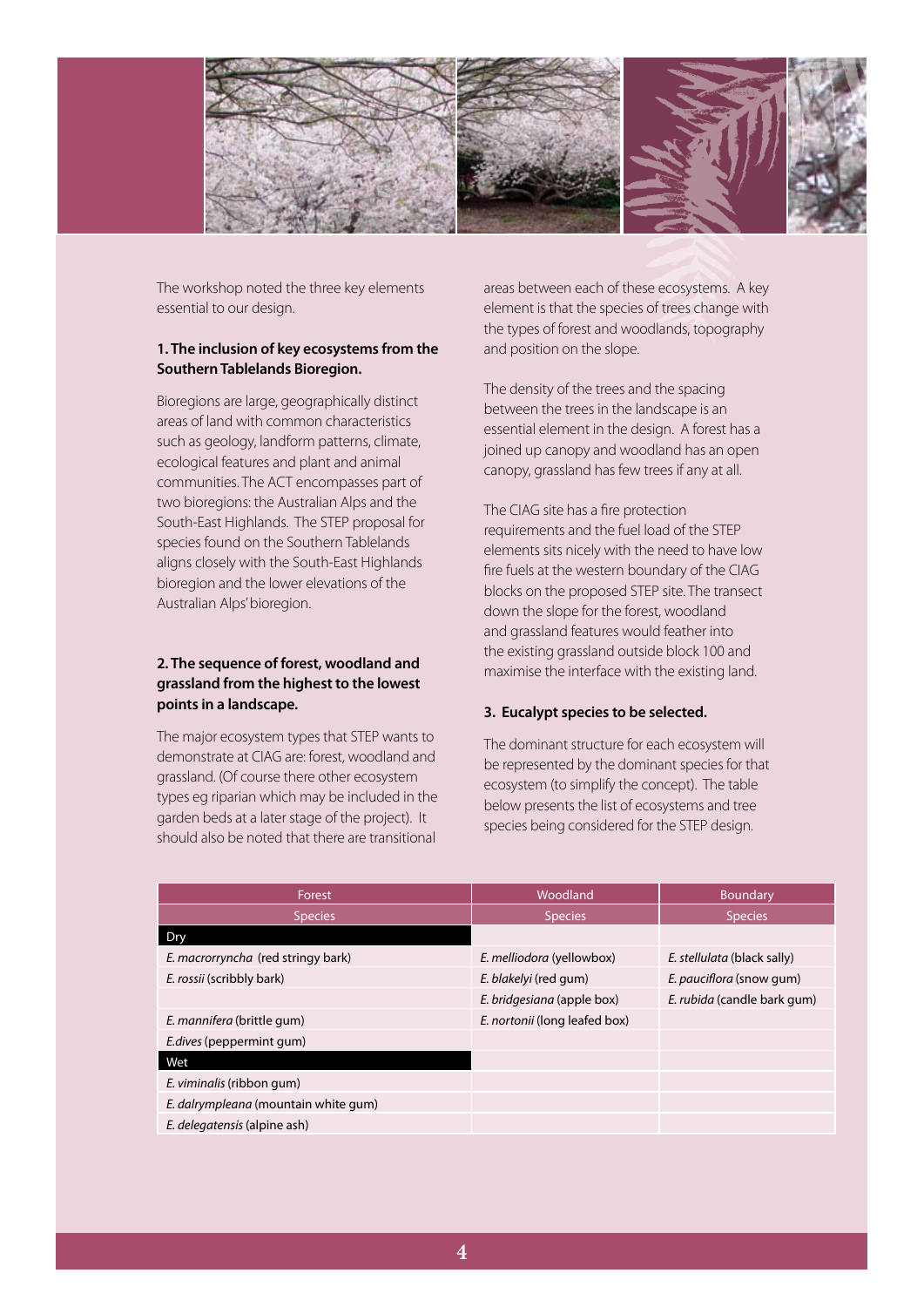

#### **4. Seedlings for Planting**

STEP has commenced its program of sourcing the seeds and tube stock for these tree species so that we can commence planting on Block 100 in Spring or Autumn 2008-2009. Warren Saunders, Seeds and Plants Australia, will be provide the stock and tubes for planting. He is one our generous members who are contributing significant resources to this project. We are looking forward to meeting Friends and invite to you to come and join us in digging and planting on Block 100 before the end of this year.

#### **Conclusion**

STEP sends its best wishes to Friends of CIAG and will continue to support you and CIAG in every way we can.

Cathy Robertson | www.step.asn 13 August 2008



*STEP area currently includes Block 100 and the proposed area of the fire trail between block 100 and block 130.*

## **THE TASMANIAN ARBORETUM**

*(By Linda Muldoon, CIAG Friend)*

The 58 ha site nestles amid undulating rural land at Eugenana, about 10 km south of Devonport. Planning for an arboretum began back in 1984 but development didn't get underway until 1988 when Bicentennial funding purchased 47 ha of the land. The Visitors' Centre was a gift from the Master Builders Association, while much of the other infrastructure has evolved through community donations.

This is an attractive site with an abundance of water features. The Don River forms the northern border, Melrose Creek meanders near the entrance, and there is also a large irregularly shaped lake, all of which nurture birds and aquatic wildlife.

International cool climate plantings are organised in geographical groups. These are supplemented with some natural eucalypts inherited from the original site and an area of natural rainforest with a walking track next to the river. Most of the plantation trees are quite immature, but doing well, and there are many recent plantings. This attractive form of Athrotaxis cupressoides (pencil pine) was doing splendidly in the Tasmanian alpine section.

I visited this arboretum in March and probably should have allowed half a day rather than a couple of hours. It is run by volunteers and a \$5 donation is requested on admission. There are good barbecue/picnic facilities and toilets near the entry. Disabled visitors can access part of the site by driving on a gravel circuit road.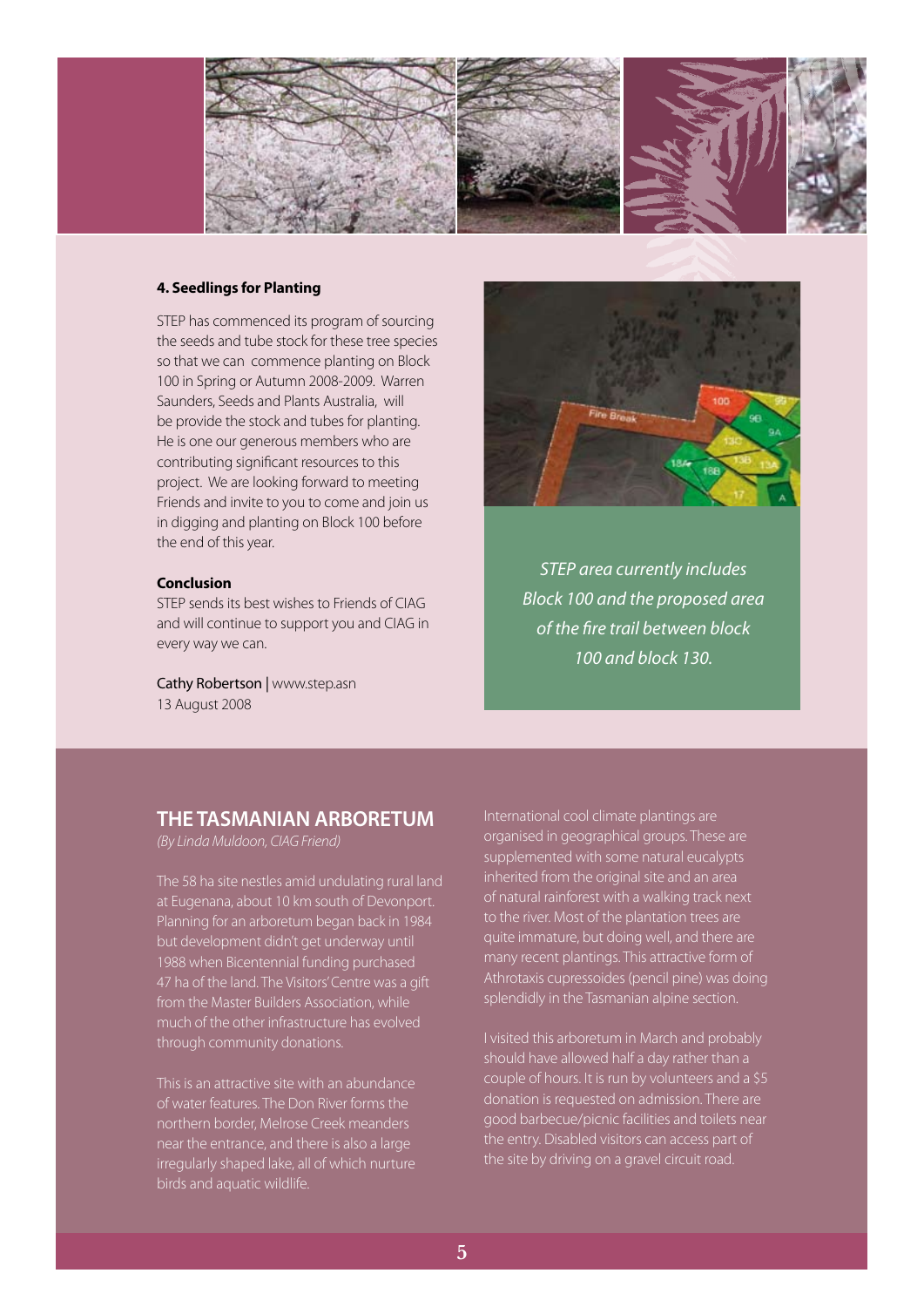

# **First Japanese cherry tree planted at the Arboretum**

The border for this newsletter features the Yoshino Cherry (*Prunus* x *yedoensis*). On 29 July 2008 the Ambassador of Japan planted the first Yoshino Cherry tree of a 320 tree forest. The planting of this symbolic tree and the planting of the whole forest marks the 15th anniversary of Canberra's sister city relationship with Nara, the ancient capital of Japan.

The iconic Yoshino Cherry is probably the most popular cherry tree in Japan and is most readily associated with the hanami cherry blossom viewing - a festival that is famous throughout the world.

The Yoshino Cherry is a deciduous tree with an impressive spring show and it can reach up to nine metres when mature, but is usually between five and six metres. This variety is unknown in the wild. It may be the result of a hybrid between *P. subhirtella* and *P. speciosa* but the parentage is still unclear. It has delicate almond-scented blossoms in white or pale pink which open well before the leaves. The spring foliage of young leaves is bright green, deepening in summer, with hues deepening with the changing autumn weather to a palette of orange-scarlet and yellow.

The Yoshino Cherry forest is being planted alongside the entry road into the Arboretum and will make a wonderful display in spring and autumn.

Many diplomatic missions are supporting the project by selecting species from their home countries, which can grow well on site, and which will add to the symbolic, conservation and international aspects of this project. It

is expected that these species will include trees that are threatened in the wild as well as symbolic trees.

For more information about each of the trees species being planted visit http://www.cmd.gov.au/arboretum

Information drawn from the Arboretum's forest Guide and Chief Minister's Department media release

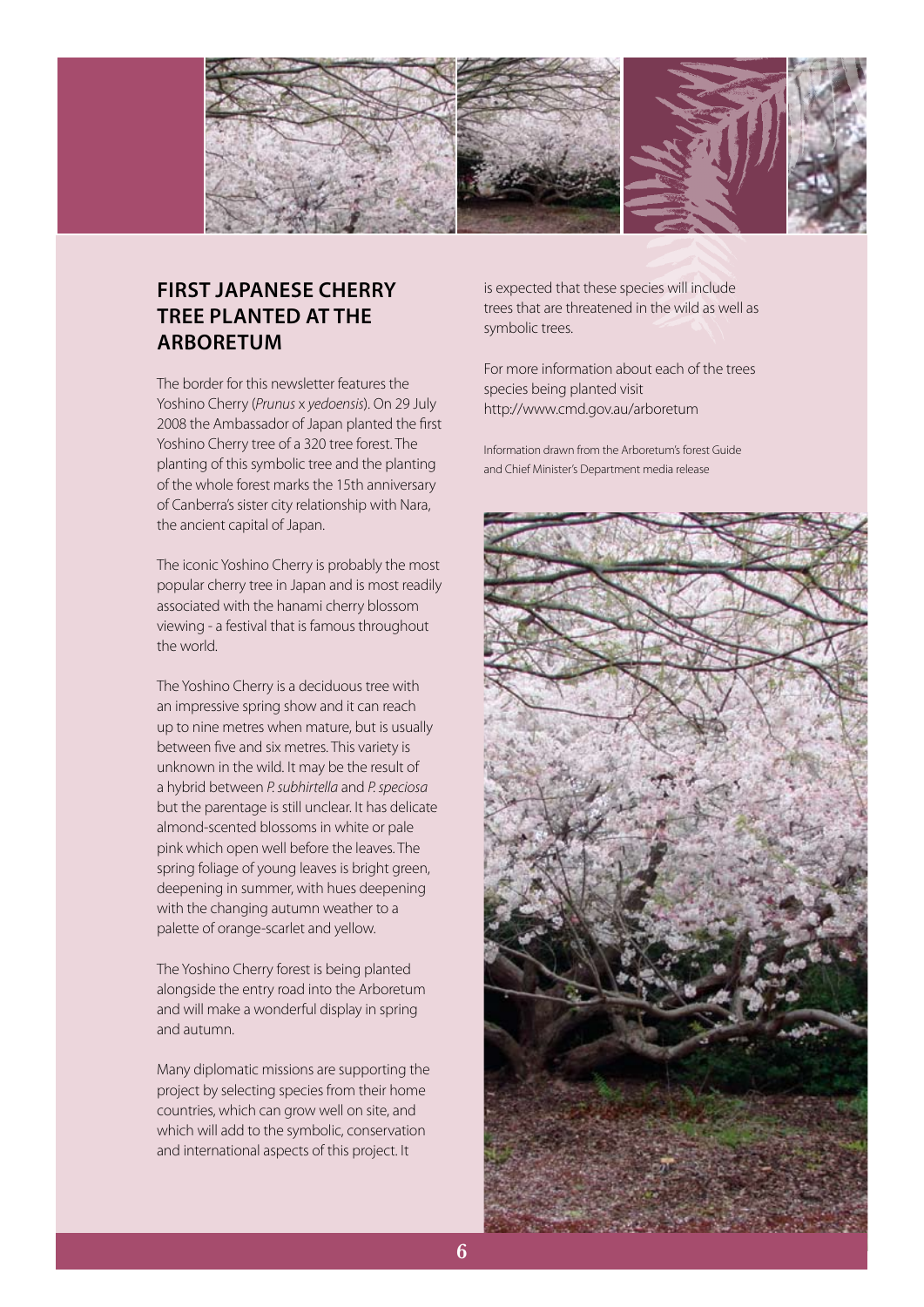

### **PROGRESS REPORT by Rosalind Ransome - Project Director Chief Minister's Department**

The Arboretum project has had a very busy and exciting winter season; first the interim Bonsai Pavilion at Commonwealth Park is taking shape designed by architect Peter Tonkin. The construction of the outdoor pavilion to temporarily house the National Bonsai and Penjing Collection of Australia, our first garden of the arboretum, is due to be completed by the opening of Floriade.

Up at the Arboretum site, construction is well underway of the next major civil works which includes upgrading the road network and the construction of a dam to collect water from the site to recycle for irrigation. The 37.2 megalitre dam will collect water from the site via water harvesting swales, designed to channel water from the site into the dam.

Last month, His Excellency the Ambassador of Japan, joined Chief Minister, Jon Stanhope and planted the first of 320 iconic Yoshino Cherry trees, *Prunus x yedoensis* at the Arboretum.

Members of the diplomatic community, business and community leaders and Japanese-Australia friendship groups assembled at the Arboretum to witness the first of many tree-planting ceremonies to involve the diplomatic community.

Other new forests planted this winter include 496 Desert Fan Palms from California *Washingtonia filifera*, and a rare variety of Silver Birch *Betula pendula var fonquerii* which is a native of Morocco and Spain where it survives in small dispersed sub populations in the dry montane woodlands. It has a conservation status of endangered.

Planting commenced in early July of 1702 Silver Birch trees, *Betula pendula*. This forest was planted as a 'host forest' to protect the

endangered variety of Silver Birch. The notion of the 'Host forest' allows for the inclusion of limited numbers of rare tree species to be displayed in the arboretum while still maintaining the continuity of a larger forest experience.

An appropriate seed source of this very rare species was located from Spain and an amount of seed was sent for sowing (the amount of seed available is very limited due to the endangered status of these types of tree species, and the contributing sources are only able or willing to very generously release limited amounts outside their own countries).

Of the 1000 seed sown at Yarralumla Nursery only 35 viable seedlings for planting were able to be propagated from this seed material, demonstrating the venerability of this wild variety.

It is the intention that the 'conservation' species (Betula pendula var fontqueri) once mature will have suitable propagation material taken from them to be used to replace the 'Host' species over time or to act as a repository for this species in Canberra and to be possibly shared with other institutions in the future.

This winter we have removed the dead wood from the cedar forest and the old *Pinus radiata* trees on Dairy Framers Hill and have cleaned up this area in time for a future planting of seventeen *Pinus halepensis* (Aleppo pine) trees, a gift from the Turkish Embassy.

Forests which will be planted over the coming weeks, to look out for, include , 428 *Cercis siliquastrum* (Judas Tree) behind the event terrace, 1082 *Acacia caerulencens*, (Buchan Blue), 412 *Parrotia persica* (Persian Ironwood), 654 *Eucalyptus argophloia* (Western Queensland White Gum) and 135 *Araucaria araucana* (Monkey Puzzle) along the parkway below the Cedar forest.

The next 15 forest species have been selected by the Tree Expert Panel and will be announced shortly.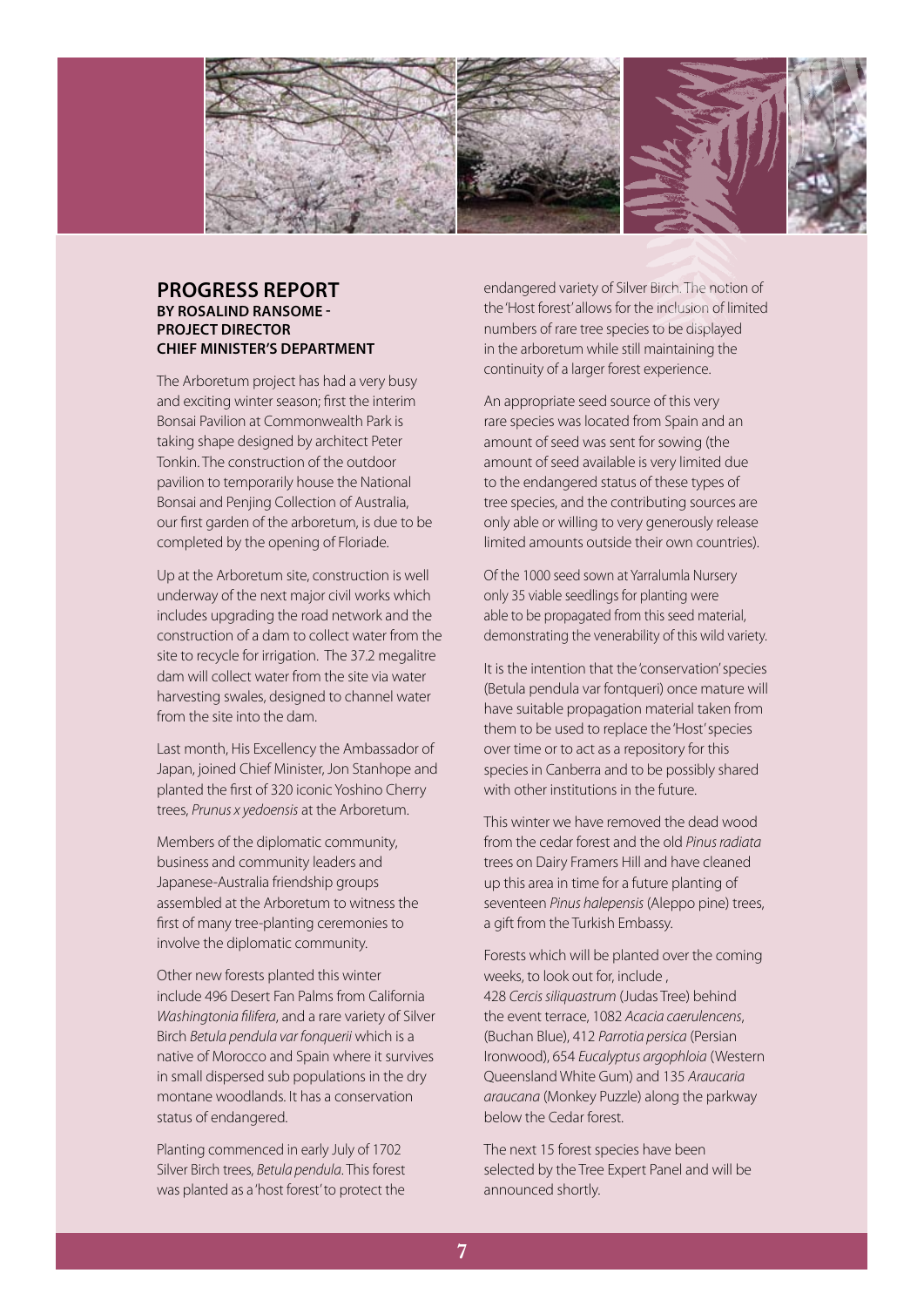

# **Australian National Botanic Gardens**

The Friends of the ANBG and the Friends of CIAG have agreed to work collaboratively to provide opportunities for all the Friends to explore the world of plants.

Like the CIAG, the ANBG plans construction work because it is addressing the significant cost of water for the Gardens. For some time Gardens' management has been exploring alternative ways both to use water more efficiently and also to reduce the amount of water used from the town water system.

Computerised watering systems have been installed since 2006. The next major step will be to install a new system of pipes to allow use of potable water in buildings and non-potable water for irrigation. The Gardens is continuing to discuss access to non-potable water from Lake Burley Griffin with the ACT government and the National Capital Authority.

In the next few months you may come across earth works as the contractors begin laying the new pipes. The construction work does not prevent acess to the world's largest living collection of Australian plants.

The Friends of the ANBG provide lots of ways to experience the collection and learn more about the plant world, including offering free guided walks every day, and Thursday lunchtime lectures (see website http://www. anbg.gov.au/friends/calendar.html).

Over the next few months, the Friends of the ANBG will celebrate Spring by offering special free Wattle Walks at 11am daily from 1 to 7 September and Spring Flower Walks at 10am on Fridays, Saturdays and Sundays from Friday 19 September to Sunday 12 October. These walks cost \$8 per person (includes morning tea at Hudsons café).

Everyone is most welcome to attend!

## **Westbourne Woods walks:**

Sunday 14 September Paul Dann *Food from trees*

Sunday 12 October **Richard Hart** *Conifers for production* Sunday 9 November Warwick Wright *Eucalypts in the Arboretum*

Meet at 9.30 am the entrance to the Royal Canberra Golf Club which is reached from Bentham Street, Yarralumla, wear sensible clothing. Walks last for about 2 hours.

Information contributed by FACTA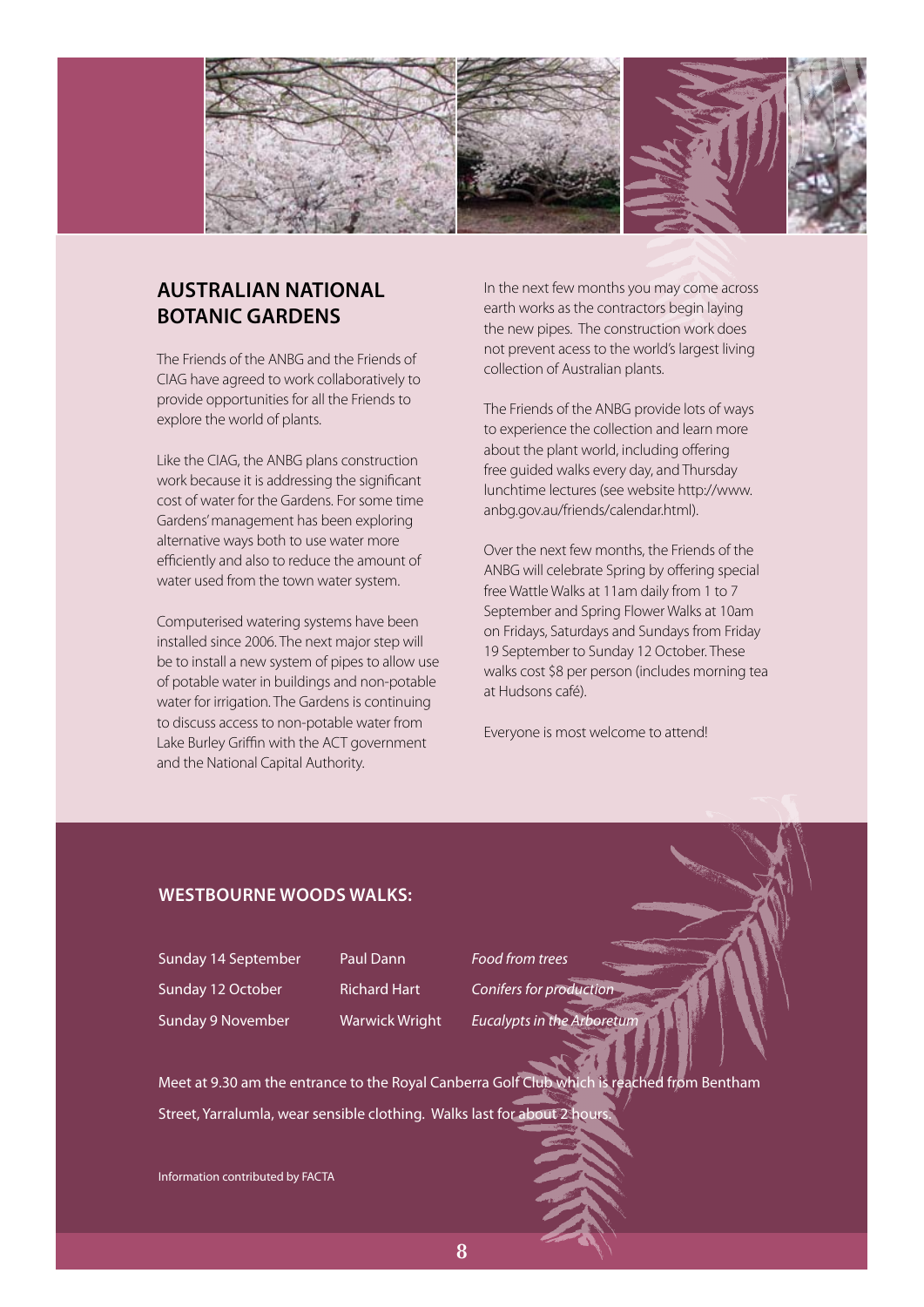

## **FRIENDS of the CANBERRA INTERNATIONAL ARBORETUM and GARDENS**

#### **Membership Application Form**

Yes, I/we wish to become a Friend(s) of the Canberra International Arboretum and Gardens

Membership arrangements (please indicate)

| not registered for GST |
|------------------------|

Payment details for contributing members:

Credit Card Cash Cheque

Cheques payable to the Friends of the Canberra International Arboretum and Gardens

 $Card no$ 

Card holders name....

For any enquiries contact Jocelyn Plovits Secretary Friends of the Canberra International Arboretum and Gardens **PO Box 920** Fyshwick ACT 2609 E-mail: hackman@grapevine.com.au